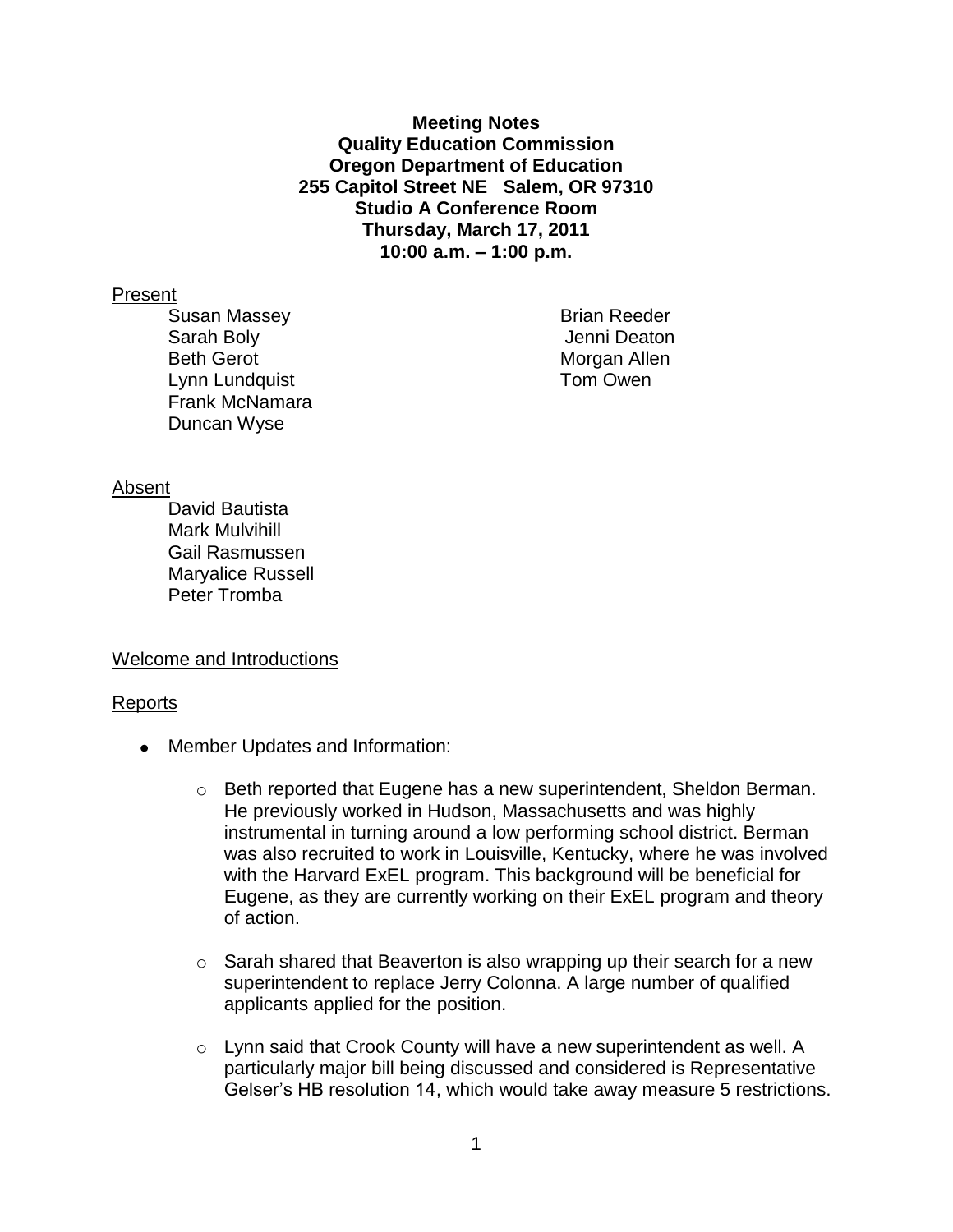This would allow school district tax rates to increase to 6.5% by vote of the school board, or 7.5% by vote of the people. The intent of this bill is to allow more room for local options outside of the school funding formula.

- o Morgan Allen shared some legislative information and insights. The key education topics being discussed are school district consolidation, ESD change, the transportation funding formula, superintendent position appointed vs. elected, full-day kindergarten, and charter schools. There are at least 14-15 bills related directly to charter schools, with the primary objective being more formula money designated for charters. There are significant differences in thought as far as the education budget. Rep. and Dem. co-chairs are billions of dollars apart on their education budget numbers, and the governor is at approximately 5.7. In the governor's budget, human resources is the biggest cut and K-12 education is the second biggest.
- $\circ$  40-40-20 customizable education is another governor priority. Higher Ed is more concerned about the state's intrusiveness into their business than the amount of money they will receive.
	- There is healthy skepticism from all education levels regarding the governor's structure change proposal. School districts are concerned about systematic change on top of everything else they are currently trying to balance.
	- **There is overall wariness as all sectors are so underfunded relative** to needs. Worry is that significant change would be made with no securities in place to ensure a successful outcome for students.
	- The new structure would join governance, delivery, and funding together.
- $\circ$  Sarah is hopeful that 0-20 will begin working together better for student transitions, and that the overriding message will change from "our schools are failing" to "bring to scale the exemplary things happening around OR." There is a disconnect between perception and reality all across the state.

# Discussion:

- Develop QEC work plan for 2011-12:
	- o Brian outlined and diagramed the "optimal resource path idea," mentioned in point 2b on the back page of the handout.
		- Given a set of resources to use through grade 12, what is the best timing of resource allocation to obtain the highest level of knowledge and skill accumulation for students?
		- Also, given the concept of diminishing returns, if we know the payoff at each level of knowledge accumulation, we can estimate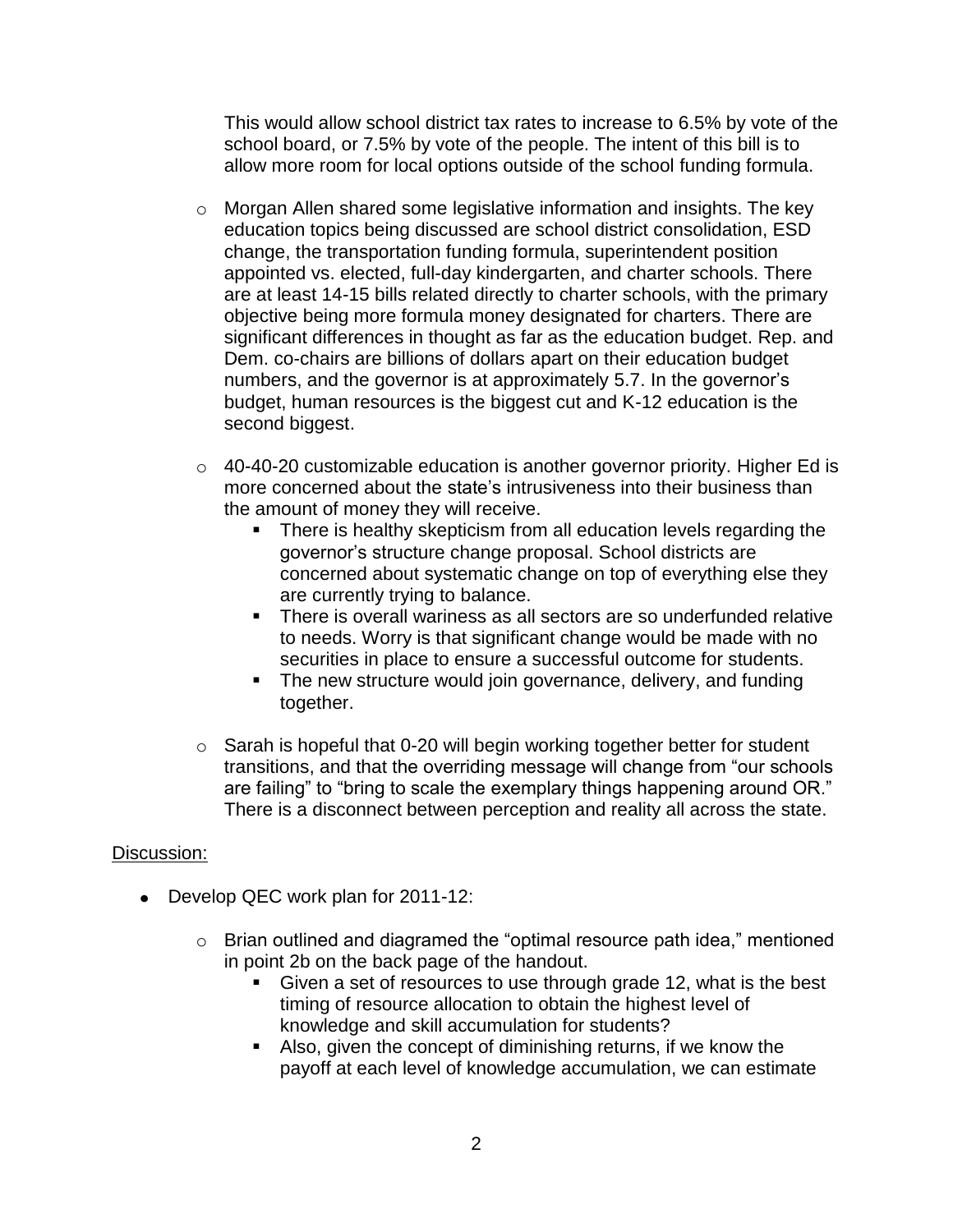the level of resources necessary to get the student to their highest accumulation point by grade 12.

- o If students don't learn to their highest potential in their current grade level, it is less likely that they will be able to attain the optimal amount of information at the next level.
- o Questions to ask:
	- **Are we spending enough in the early grades?**
	- **IF** Is there currently too much money allocated to one level over another?
- o Beth mentioned that there would be exemplary schools across OR to highlight for their success in implementing this concept.
	- **Superintendent Castillo's Celebrating Student Success Schools**
- o This concept should be able to build in subgroups such as SPED, ELL, high mobility, etc, using student-level disaggregated data.
- $\circ$  The "optimal resource path idea" looks at big picture trends and assumes that students retain and build knowledge as they move through grade levels. Should also be able to identify progress/practices and isolate variables.
- o Our current assessment system tells below average students early on that everything's fine, due to the lower standards bar. When standards increase in high school, these students often struggle significantly.
- o Sarah expressed that the lack of designated time for teacher collaboration is a missing piece.
- o This kind of an analysis will make the case for necessary increased investment in early student preperation.
- $\circ$  An idea is to change the prototypes in the QEM to "instruction modules" that would represent the 3-5 primary functions of schools. These modules would blend in what we know of best practices.
	- **Enlist help from COSA, OEA, etc.**
	- **Possibly survey teachers (use SurveyMonkey tool) to gather** general information for the modules, and give the teachers a feeling of initial investment in the QEM.
- o Duncan: evaluating how to effectively allocate money will point to the realization that system redesign is necessary.
	- 40% of OR children immediately go into some kind of public assistance program, and there is no design for this system. This is an area that cries out for restructure, and a reason why the governor is suggesting change.
- o Duncan shared a presentation from Ways and Means; it is possible that the QEC could morph into the investment group for the governor's new plan.
- o Uniform education data system: for this restructure, there would need to be a uniform and consistent set of standards and assessments throughout the continuum through Higher Ed.